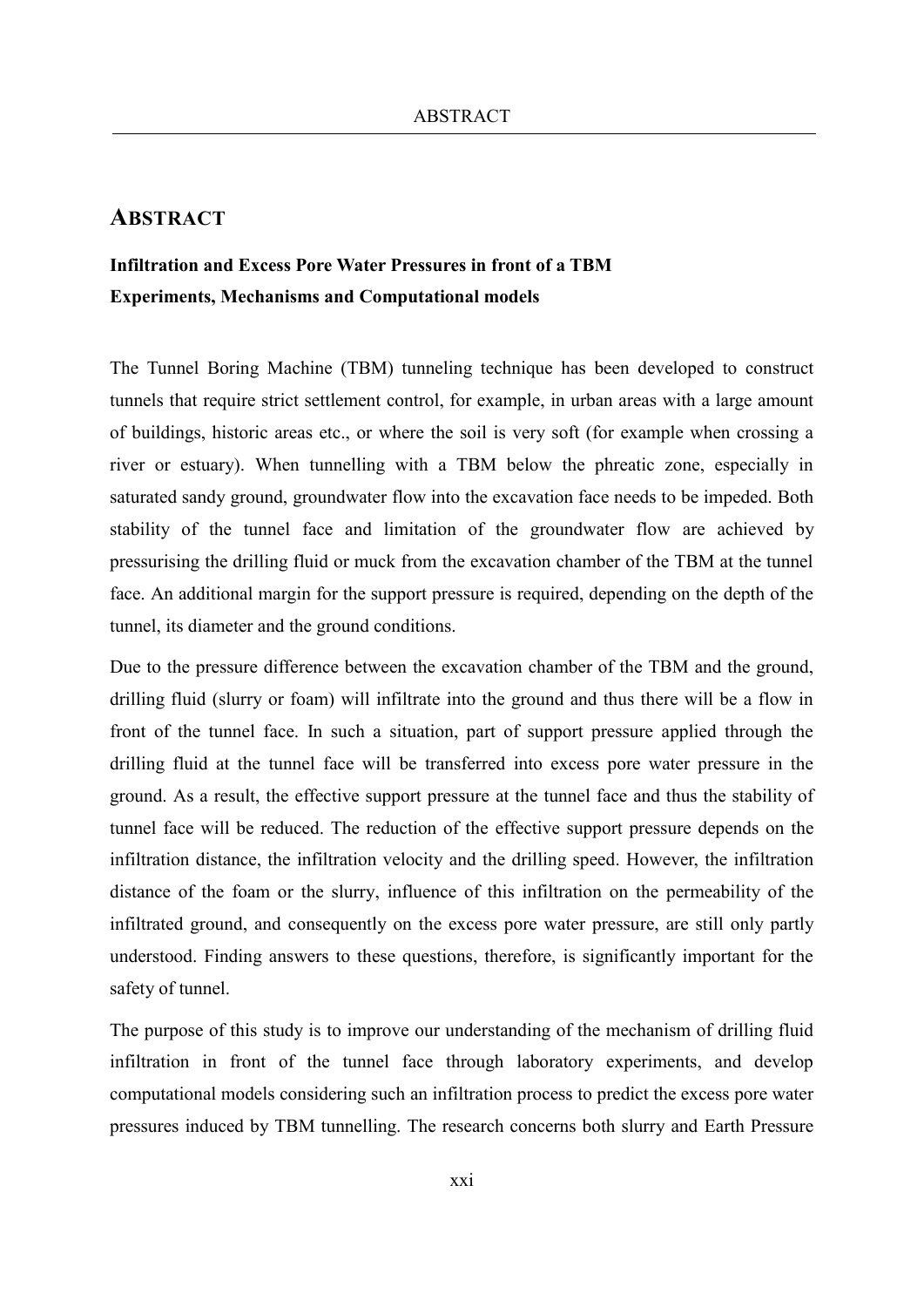Balance shields (EPB shields). With the results of the experiments, a sounder theoretical basis for the description of infiltration of drilling fluid (slurry or foam), and the computation of excess pore water pressure in front of tunnel face have been established.

In the experiments of infiltration of slurry into the saturated sand, it was found out that the mud spurt (is defined as the process whereby fluid passes through the filtration medium before a filter cake is formed) will stop when an impermeable external filter cake is formed on the sand surface and the infiltration distance during mud spurt is less than 12 cm in the specific experiments in this thesis. The infiltration distance depends on the medium pore diameter, i.e. grain size distribution, as well as properties of the slurry. The permeability of the infiltrated sand is  $\sim 3 \times 10^5$  times lower than the permeability of the original sand. It is essential that the external filter cake makes such a low permeability layer that bentonite particles cannot migrate. When this filter cake is removed and fresh slurry is poured onto the sand surface, and pressure is applied so that the infiltration starts again, there will be two infiltrations before and after removing the filter cake:  $1<sup>st</sup>$  and  $2<sup>nd</sup>$ . The infiltration distance in the  $2<sup>nd</sup>$  infiltration is more or less the same as in the  $1<sup>st</sup>$  infiltration for low concentrations of bentonite (e.g. 40 and 50 g/l), but is much smaller for high concentrations of bentonite (e.g. 60 g/l). In all cases, the formation of the external filter cake blocks the mud spurt. However, at low concentrations, the mud spurt is much less, than what could occur if there was no external filter cake formation and after removing the external filter cake, the mud spurt starts again until it is again blocked by the internal filter cake. For higher concentrations of bentonite, the mud spurt of the first infiltration is closer to the mud spurt that would occur without external filter cake formation and because there is also some gelling of the bentonite, there will be hardly any further mud spurt and this also prevents the formation of an external filter cake.

Infiltration tests with sand added to the slurry to simulate the spoil of soil in the slurry during the drilling process were performed too. In infiltration of slurry containing sand, there is first mud spurt and after that deep filtration. The bentonite particles and fine sand grains are fixed in the existing sand layer. In this situation, there will a considerable larger infiltration distance than that measured in 'conventional' slurry infiltration tests performed with slurry without sand. This is positive for the safety of TBM tunnelling when air intervention is necessary at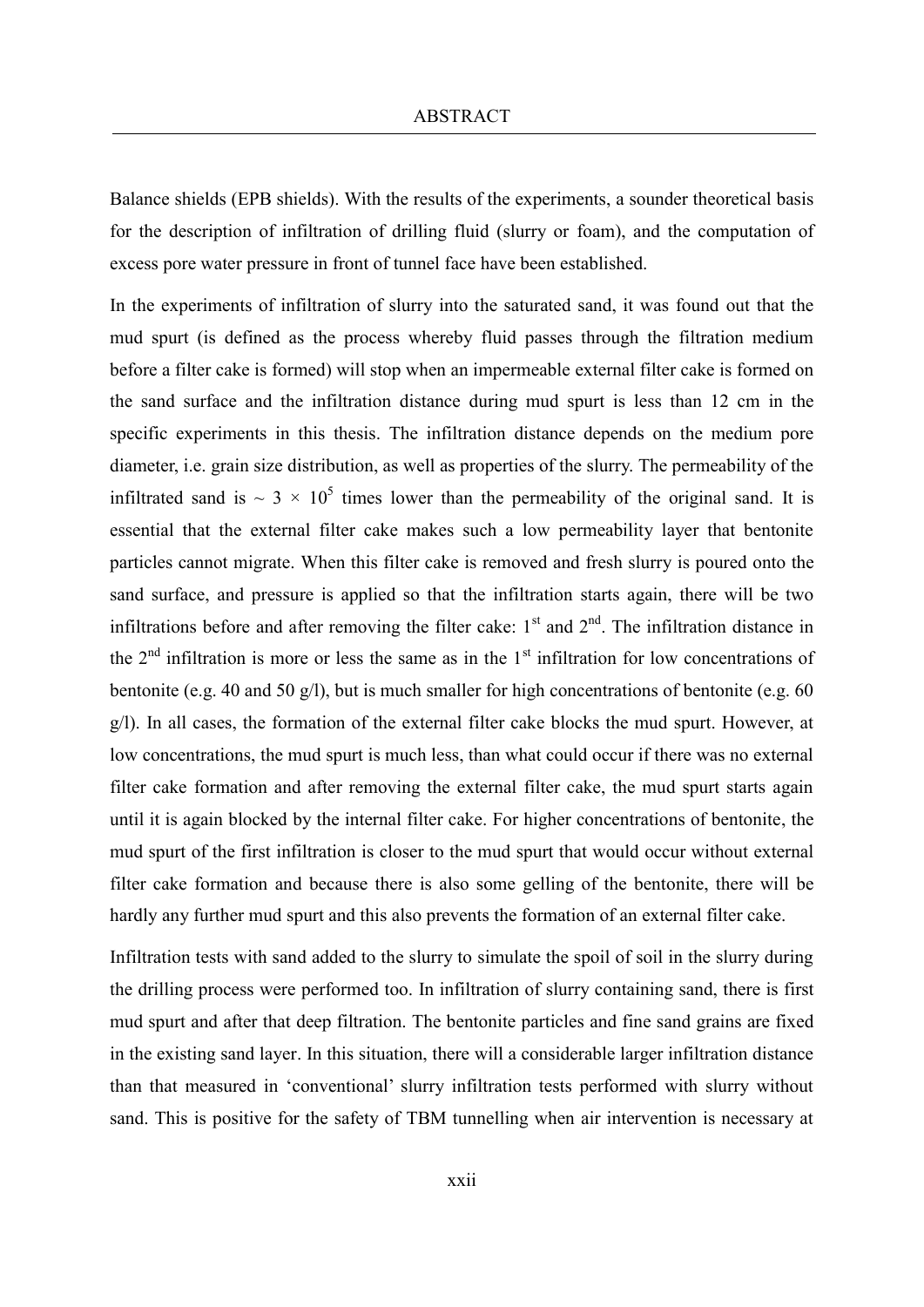the tunnel face, since a low permeable slurry-sand mixture is present over a larger thickness in front of the tunnel face than up to now anticipated based on tests with clean bentonite.

In the experiments of infiltration of foam into the saturated sand, unlike during the infiltration of slurry, no external filter cake will be formed on the sand surface. There will be a low permeable layer formed in the sand. In this layer, the foam bubbles are blocked by the sand grains while the water between the bubbles still flows due to the pressure gradient, resulting in an area with low water content and consequently a low permeability. Like in the slurry experiments, the permeability of the low permeable layer is  $\sim 2000$  times lower than the permeability of the original sand. It was found out that a 'dry' foam (FER (Foam Expansion  $Ratio$ ) = 20) is not essential for formation of a low permeable layer in the sand, even a 'wet' foam (FER = 5) can form a low permeable layer, because in all cases the water in between the bubbles flows away. The permeability of sand for foam decreased with increasing FER of the foam until FER of approximately 15 in this study. For higher FERs the permeability remains more or less constant.

When adding sand into the foam, as done in the slurry experiments, foam and sand will be deposited on the original sand. There are now 2 sand layers: one of the original sand and one of the deposited sand with a higher porosity. The water permeability of foam-infiltrated sand decreases with increasing air fraction and decreasing liquid fraction with a given solid fraction, or decreases with increasing air fraction and decreasing solid fraction with a given liquid fraction. The permeability of foam-infiltrated sand decreases with Foam Injection Ratio (FIR) and a FIR of 35 - 40 Vol% is recommended for EPB shield tunnelling in sandy soils. Furthermore, with increasing volumetric water content (water fraction), the permeability decreases. The permeability is determined by the water film that is around the bubbles.

Two analytical models are presented to describe the development and decline of the excess pore water pressures in front of a TBM in saturated sandy ground. The first model considers transient flow in a semi-confined aquifer with elastic storage, while the second one assumes different conditions of unconfined steady-state flow governed by the infiltration of slurry into the soil. Based on the experimental data of infiltration of slurry or foam, the input parameters can be obtained, such as, the final infiltration distance, the infiltration distance with time etc.